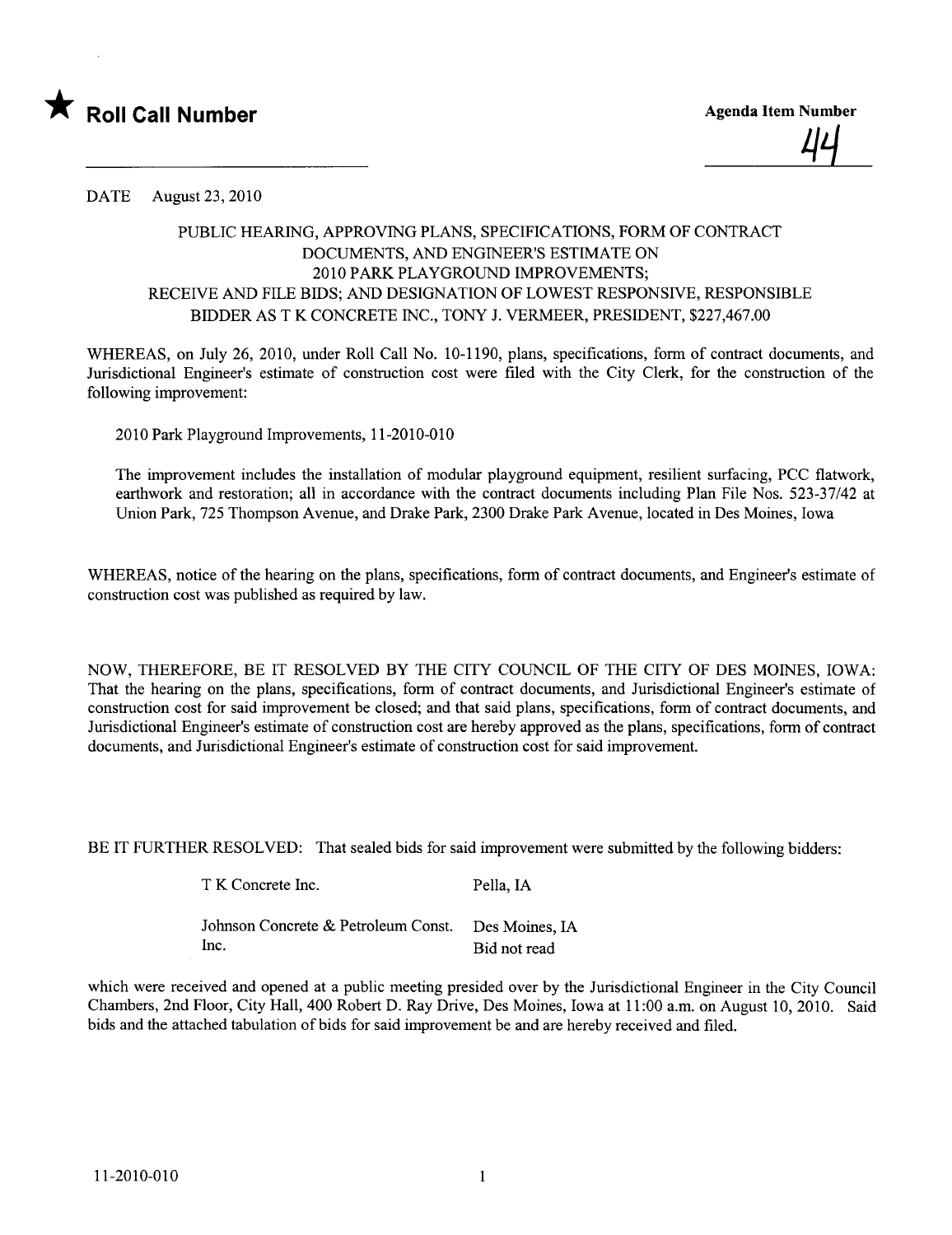

44<br>—

DATE August 23, 2010

BE IT FURTHER RESOLVED: That the Jurisdictional Engineer has determined that the lowest responsive, responsible bid for the construction of said improvement was submitted by T K Concrete Inc., Tony J. VerMeer, President, 1608 Fifield Road, Pella, lA, 50219 in the amount of \$227,467.00, and said bid be and the same is hereby accepted.

BE IT FURTHER RESOLVED: That the bid security of the unsuccessful bidders be and is hereby authorized and directed to be returned.

BE IT FURTHER RESOLVED: That the Jurisdictional Engineer is hereby directed to secure execution by the lowest responsible, responsive Bidder and its surety of the contract documents in the form heretofore approved by this Council; that the Jurisdictional Engineer is directed to thereafter present said contract documents to this Council for approval and authorization to the Mayor to sign; and that no contract shall be deemed to exist between the City of Des Moines and said Bidder until said contract has been executed by the Bidder, and shall have been approved by this Council and executed by the Mayor and attested to by the City Clerk.

(City Council Communication Number  $/0.525$  attached.)

Moved by to adopt.

FORM APPROVED:<br>Thuther Templan

Kathleen Vanderpool Deputy City Attorney

FUNDS AVAILABLE

Aument 4

Allen McKinley Des Moines Finance Director

~ Funding Source: 2010-2011 CIP, Page Park-13, Neighborhood Park Improvements, PKS137, G. O. Bonds

| <b>COUNCIL ACTION</b> | <b>YEAS</b> | <b>NAYS</b> | <b>PASS</b> | <b>ABSENT</b>   |
|-----------------------|-------------|-------------|-------------|-----------------|
| <b>COWNIE</b>         |             |             |             |                 |
| <b>COLEMAN</b>        |             |             |             |                 |
| <b>GRIESS</b>         |             |             |             |                 |
| <b>HENSLEY</b>        |             |             |             |                 |
| <b>MAHAFFEY</b>       |             |             |             |                 |
| <b>MEYER</b>          |             |             |             |                 |
| <b>MOORE</b>          |             |             |             |                 |
| <b>TOTAL</b>          |             |             |             |                 |
| <b>MOTION CARRIED</b> |             |             |             | <b>APPROVED</b> |
|                       |             |             |             |                 |
|                       |             |             |             |                 |
|                       |             |             |             |                 |
|                       |             |             |             | Mayor           |

I, Diane Rauh, City Clerk of said City Council, hereby certify that at a meeting of the City Council, held on the above date, among other proceedings the above was adopted.

IN WITNESS WHEREOF, I have hereunto set my hand and affixed my seal the day and year first above written.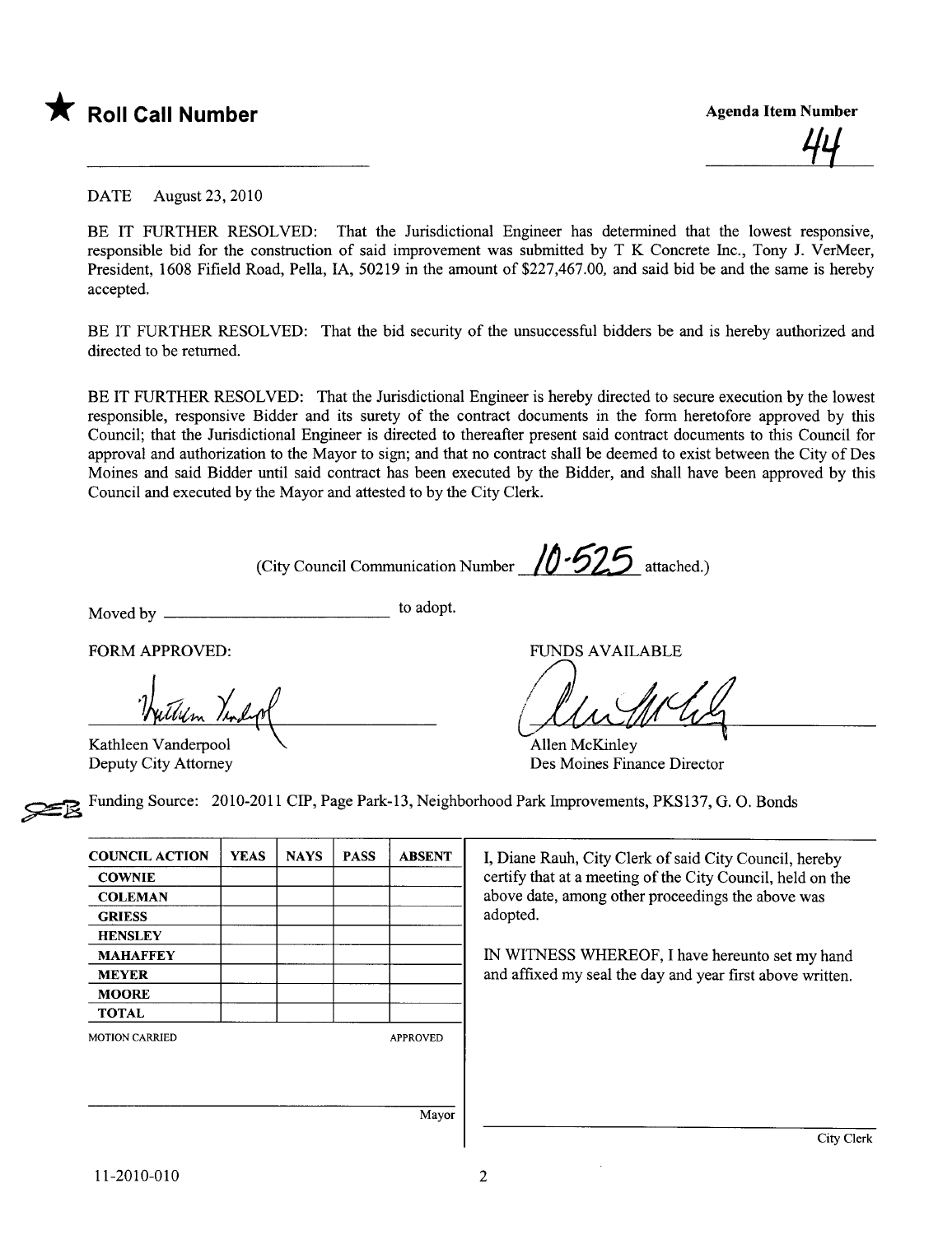

ACTID 11-2010-010

2010 PARK PLAYGROUND IMPROVEMENTS